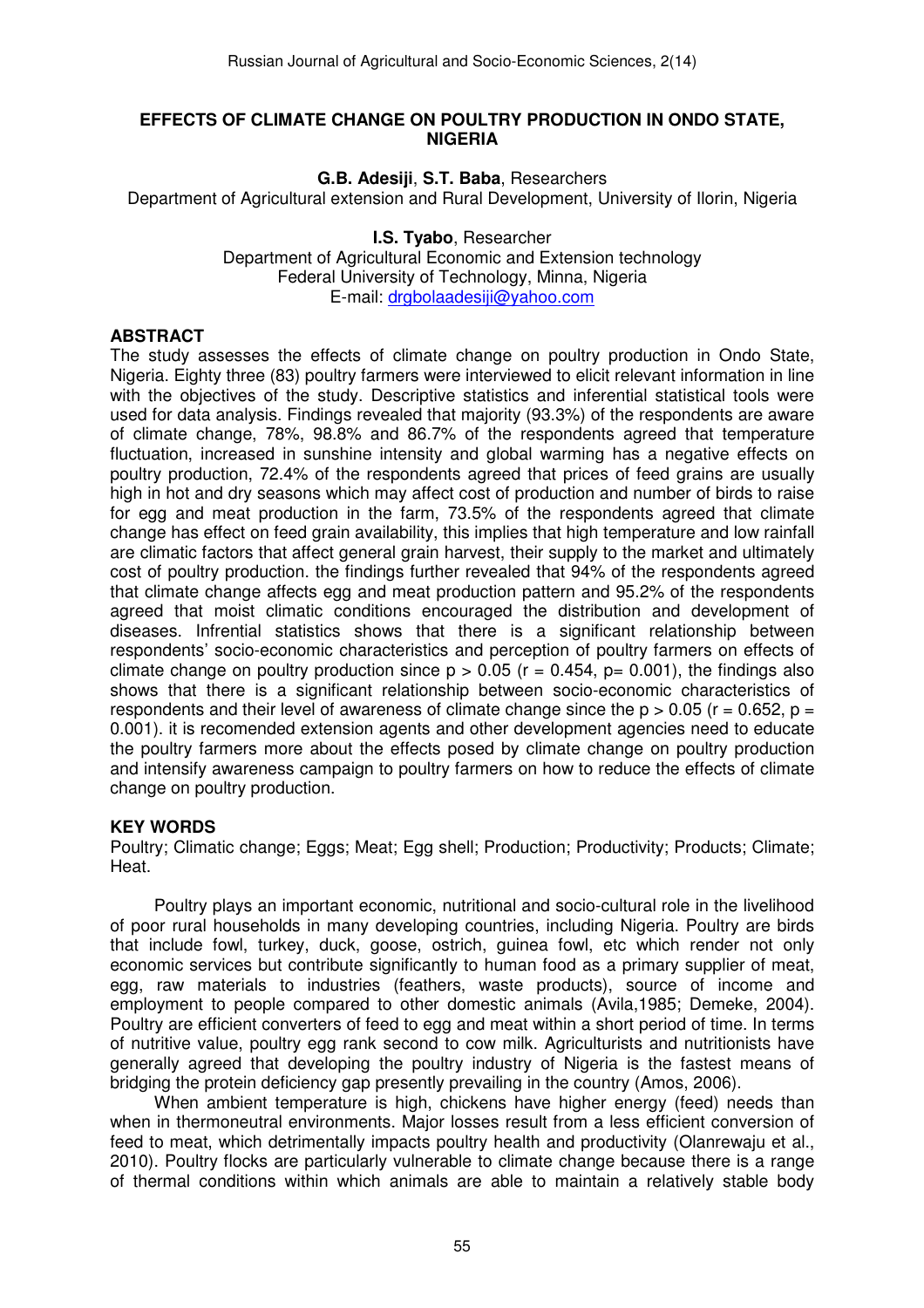temperature in their behavioural and physiological activities. Hence, birds can only tolerate narrow temperature ranges to sustain the peak of their production for human consumption and any unpredictable climatic changes will therefore trigger a series of adjustment and readjustments by livestock and poultry birds in the struggle for survival which may have negative consequence on the viability of poultry production. The environmental conditions affecting the performance and health productivity of chicken include temperature, relative humidity, light, sunshine prevailing at a given time, housing system and ventilation (Elijah and Adedapo, 2006). Ambient temperatures significantly influence the survivability and performance of the poultry production. According to Indian Council for Agricultural Research (ICAR) (2010), as the ambient temperature increased to  $\geq 34^{\circ}$ C the mortality due to heat was significantly high in meat type chickens by 8.4%, the feed consumption of the chickens decreases from 108.3g/bird/day at 31.6<sup>o</sup>C to 68.9g/bird/day at 37.9<sup>o</sup>C, the egg production also decreased by 6.4% as compared to their standard egg production.

Climate change alters global disease distribution, affects poultry feed intake, encourage outbreak of diseases which invariably affects poultry output (egg and meat) and also cost of production (Guis et al (2011). Elijah and Adedapo (2006) reported in his study that high rainfall and relative humidity provides a conducive environment for breeding of parasites that causes out break of diseases which invariably reduces egg production. They further reported that temperature reduces the feed intake of poultry birds because more energy is needed to conserve the heat caused by high temperature, hence, a decreased in the rate of feed intake. Before now, Ondo Sate has good climatic elements for poultry production especially its moderate temperature range. Research efforts on effects of climate change on poultry production will contribute positively to knowledge of the problem climate change poses to poultry sector that bears the contribution to the economy of the developing countries in the supply of protein to a large number of populations and also the source of livelihood for the rural populace. The objectives of the study include determination of level of awareness of poultry farmers on climate change, perceived effects of climate change on feed – grain availability, perceived effects of climate change on egg and meat production pattern and distribution of poultry diseases due to effects of climate change.

# **METHODOLOGY**

The study is conducted in Ondo State generally referred as "Sunshine State" is located in the South-western Nigeria. The state lies between longitude  $4^{\circ}$  30<sup>1</sup> and 6<sup>°</sup> 60<sup>1</sup> East of Greenwich meridian and latitude  $5^{\circ}45^{\prime}$  and  $8^{\circ}15^{\prime}$  North of Equator. The State has a land mass of 14,793sq km with a population of 3,441,024 (NPC, 2006). The tropical climate of the state has two broadly classified seasons: rainy season that starts from April and ends in October, and dry season that last between Novembers to March. It has a temperature range of 21°c – 29°c with a relatively high humidity. The annual rainfall varies form 2000mm in the southern areas to 1,150mm in the northern areas. The major occupation of the people in the state is agriculture which offers 75% of employment to the people of the state. The state is blessed with environmental factors that encourage people in the state to venture into animal rearing, such as poultry, piggery, dairy and fishing (Amos, 2006).

For this study, simple random sampling technique was used to a total of 83 poultry farms with at least 4 poultry from each of the 18 local Government Areas in the state. A well structured interview schedule was used as primary source of data collection from the sampled poultry farmers. Data analysis was done using descriptive statistics such as frequencies distribution, and percentages to determine the perception of the respondents on effects of climate change on poultry production in the study area. Chi –square was used to test the formulated hypothesis.

#### **RESULTS AND DISCUSSION**

Age is an important factor among the socio-economic characteristics of poultry farmers as it determines the effectiveness and competence of labour availability for production. As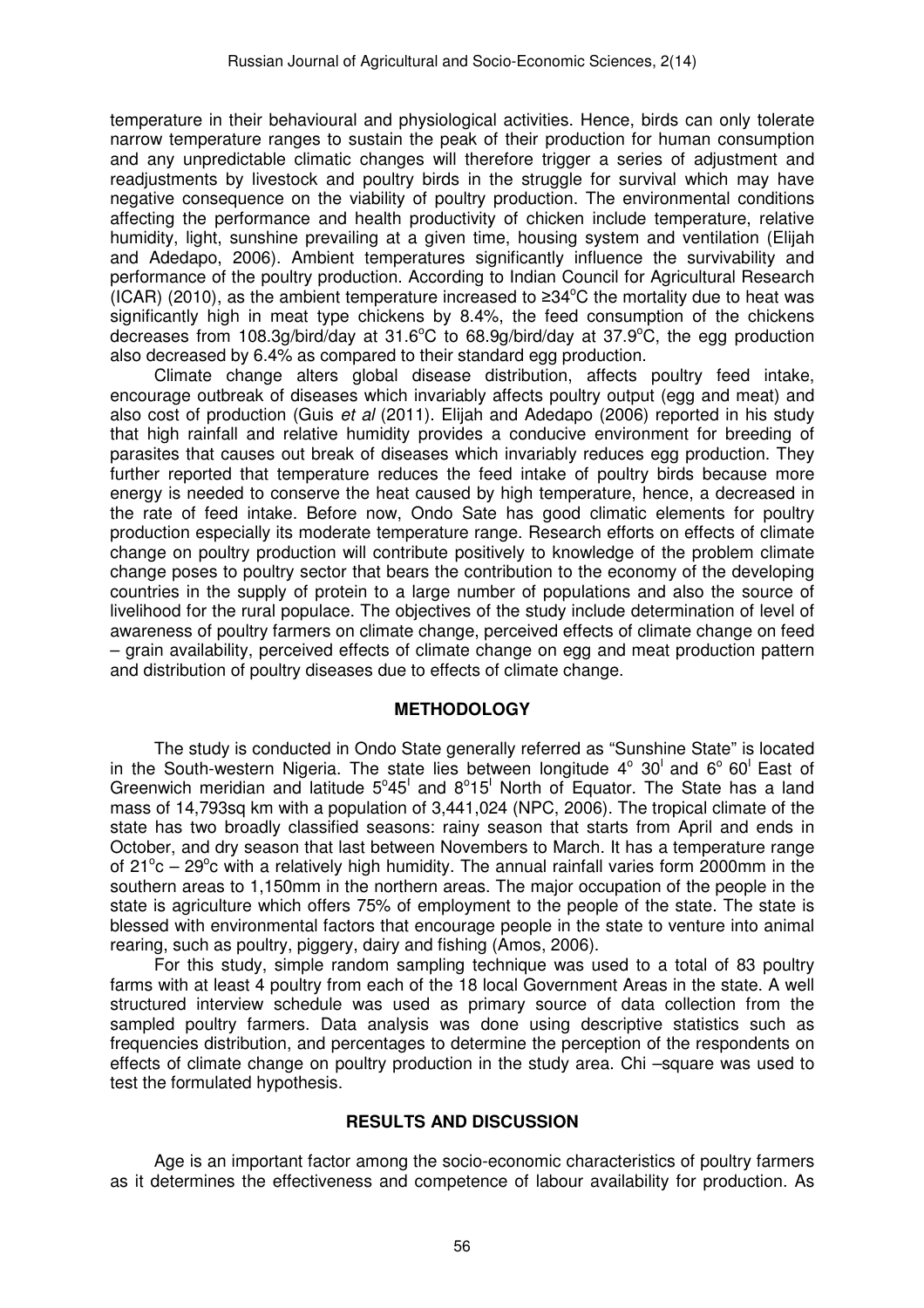indicated in Table 1, 42.2% of the respondents are in their active age of  $31 - 40$  years, hence they have the ability to supply the required labour needed in the production process. On the educational level of the respondents which directly influence the farmers' ability to adequately keep record and make observation on how climate change influences their poultry production pattern, the table shows that only 42.2% of the respondents have tertiary education while 38.5% did not have any formal education, this is to say farmers with good educational background are most likely to have better ability to keep records and make observation on effects of climate change on their farms than the illiterates. The Table also depicts that respondents with years of farming experience of between11 – 20 and  $20 - 30$ years have a total of 79.5%, hence, majority of them have good years of farming experience and this may influence their level of performance and observation on variation on climatic elements and its effects on poultry production. Close to half (44.6%) of the respondents practised intensive system of poultry production in the study area, this may be explained by the fact that the system has much smaller impact on global warming than the free range production system (Sluis, 2007).

| Characteristics           | Frequency | Percentage |
|---------------------------|-----------|------------|
| Age                       |           |            |
| $21 - 30$                 |           | 4.8        |
| $31 - 40$                 | 35        | 42.2       |
| 41-50                     | 26        | 31.3       |
| >50                       | 83        | 21.7       |
| Educational Level         |           |            |
| No formal Education       | 32        | 38.5       |
| <b>Adult Education</b>    |           | 13.3       |
| Secondary Education       | 5         | 6.0        |
| <b>Tertiary Education</b> | 35        | 42.2       |
| Years of Farming Exp.     |           |            |
| $<$ 10                    | 15        | 18.1       |
| $11 - 20$                 | 37        | 44.6       |
| $21 - 30$                 | 29        | 34.9       |
| $31 - 40$                 | 2         | 2.4        |
| System of poultry Mgt     |           |            |
| Intensive                 | 34        | 44.6       |
| Semi -intensive           | 12        | 14.5       |
| Extensive                 | 37        | 41.0       |

Table1. Socio-economic characteristics of respondents in the study area

Source: Field survey, 2012.

As resulted 93.3% of the respondents agreed that they are aware of climate change; this is to say that the majority of the poultry farmers in the study area have noticed variation in climatic elements and are likely to observe how it will affect the rate of survival and performance of their poultry production. On the observed climatic variation, the table depicts that 78.4% of the respondents all agreed that temperature fluctuate in the study area. In similar vein, 98.8% of the respondents observed increased sunshine intensity in the study area, while 86.7% of the respondents agreed that global warming has effect on poultry production in the study area. Temperature fluctuation and increased sunshine intensity has negative consequence on poultry production. High temperature and sunshine intensity many at times result to high mortality of the chickens, low egg production and low feed in take with low production (ICAR, 2010).

Based on the perceived effects of climate change on feed grain availability to poultry farmers. Intensive poultry industries rely heavily on cereals grains as such as maize as their principal feed type, climate chang will likely have the pottentials to affect the availabilty of the feed grain which will put pressure on the poultry industries. The result presented in table 3 revealed that 34.9% of the respondents disagree that high temperature and low rainfall have resulted to high feed availability; this is to say that these factors have negatively affected feed availability to poultry farmers and also their production. From table 2, majority (72.4%)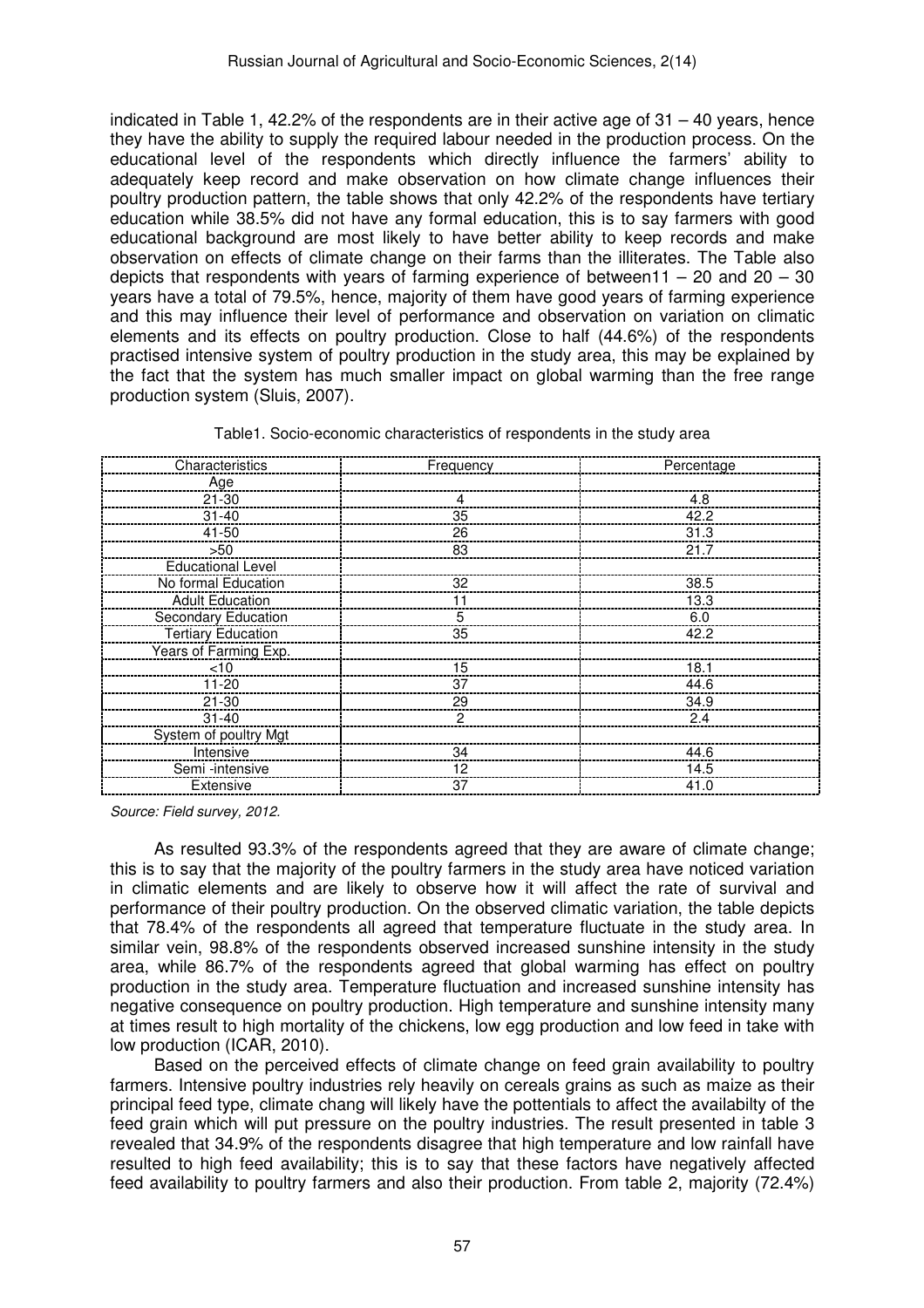of the respondents agreed that prices of feed grains are usually high during hot and dry seasons which may significantly influence the cost production as well as the number of the birds the farmer will be able raise in his farm, similarly, majority (73.5%) of the respondents also agreed that climate change has effect on feed grain availability, this may be due to high temperature and low rainfall which are hash climatic conditions that may result to low harvest and hence scarcity of feed grain and this may also affect the cost of feed and purchasing power of the poultry farmers, and consequently quantity of egg and meat produced in the farm.

| Perceived effects                                                         |        |           |           |           |
|---------------------------------------------------------------------------|--------|-----------|-----------|-----------|
|                                                                           |        | Fra $(%)$ | Fra $(%)$ | Fra $(%)$ |
| High temperature and low rainfall have resulted to high feed              | 10     | 21        | 23        | 29        |
| availability                                                              | (12.0) | (25.3)    | (27.7)    | (34.9)    |
|                                                                           | 33     | 32        | 14        |           |
| Prices of feed –grain are usually high during hot and dry seasons         | (39.8) | (38.6)    | (16.9)    | 4(4.8)    |
| High temperature and low rainfall conditions reduces quality of<br>arains |        | 27        | 20        | 31        |
|                                                                           |        | (32.5)    | (24.1)    | (37.3)    |
|                                                                           | 39     | 22        | 10        |           |
| Climate change has effect on feed grain availability                      |        | (26.5)    | (12.0)    | (14.5)    |

Table 2. Distribution of respondents on Perceived effects of climate change on feed-grain availability

Source: Field survey, 2012.

The result in table 3 shows that majority (94%) of the respondents agreed that climate change affects egg and meat production pattern in the study area, in the same vein 78.4% of the respondents agreed that high temperature makes birds feed less and drink more water; this is because temperature reduces the feed intake of poultry birds and more energy is needed to conserve the heat caused by high temperature, hence, a decreased in the rate of feed intake which results to decrease in egg and meat production (Elijah and Adedapo, 2006). The perception of respondents on the effect of high temperature and low rainfall on quality of egg, more than half (67.5%) of the respondents agreed that these factors have a negative effect on quality of egg in the study area. The Table further revealed that majority (86.8%) of the respondents agreed that high sunshine intensity affects poultry egg and meat production in the study area. High temperature and sunshine intensity many at times results to high mortality of the chickens, low egg production and low feed in take with low production (ICAR, 2010).

Table 3. Distribution of respondents on perceived effects of climate change on poultry egg and meat production pattern

| Perceived effects on production pattern                              |        |           | .SD       |           |
|----------------------------------------------------------------------|--------|-----------|-----------|-----------|
|                                                                      |        | Fra $(%)$ | $Fra(\%)$ | Fra $(%)$ |
| Climate change affects egg and meat production                       |        | 22        | 5(6.0)    |           |
|                                                                      |        | (26.5)    |           |           |
| High temperature makes birds feed less and drink more water          |        | 32        | 7(8.4)    |           |
|                                                                      |        | (38.6)    |           | (13.3)    |
| High temperature and low rainfall leads to production of low quality |        | 22        | 12        | 15        |
| eaa                                                                  | (41.0) | (26.5)    | (14.5)    | (18.1)    |
| High sunshine affects egg production                                 |        | 18        | 18        |           |
|                                                                      |        | (21.7     | (21.7)    | (13.3)    |

Source: Field survey, 2012.

From the results in table 4, majority (90.4%) of the respondents reported that climate change has effect on distribution of poultry diseases, close to three quarter (78.3%) of the respondents claimed that there are more poultry diseases than in the past as result of effect of climate change. The results in table 4 further revealed that majority (95.2%) of the respondents agreed that moist climatic conditions encouraged the distribution and development of diseases and 68.7% of the respondents also confirmed that climate change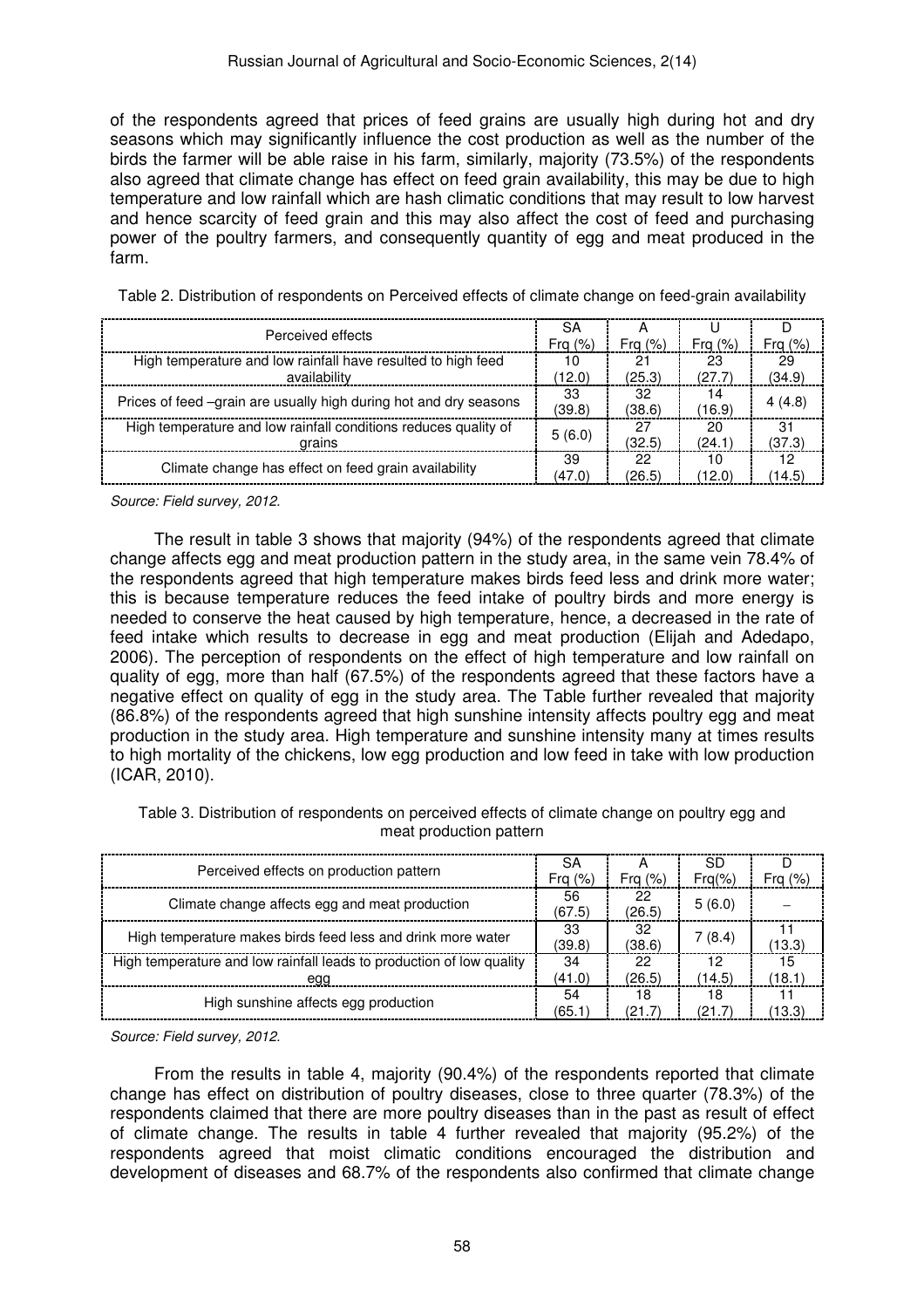has led to the development of new poultry diseases in the study area. High rainfall and relative humidity provides a conducive environment for breeding of parasites that causes out break of diseases which invariably reduces egg and meat production (Elijah and Adedapo, 2006).

Table 4. Distribution of respondents on perceived effects of climate change on poultry disease distribution

| Effects of climate change on disease distribution                                    | Yes<br>Frequency<br>(% ) | No.<br>Frequency<br>(% ) |
|--------------------------------------------------------------------------------------|--------------------------|--------------------------|
| Does climate change have effect on the distribution of poultry diseases?             | 75 (90.4)                | 8(9.6)                   |
| Are there more poultry diseases now than in the past due climate change?             | 65 (78.3)                | 18 (21.7)                |
| Moist climatic conditions encourage the distribution and development of<br>diseases? | 79 (95.2)                | 4 (48.20)                |
| Has climate change led to the development of new poultry diseases?                   | 57 968.7)                | 26(31.3)                 |

Source: Field survey, 2012.

#### **Testing of hypotheses.**

 $Ho_1$ : There is no significant relationship between selected socio-economic characteristics of poultry farmers and their perceived effects on climate change.

The result shows of chi-square analysis in table 5 shows that there is a significant relationship between respondents' socio-economic characteristics and perception of poultry farmers on effects of climate change on poultry production since  $p > 0.05$  ( $r = 0.454$ ,  $p= 0.001$ ). The  $r^2$  value of 0.454 shows a good relationship between socio-economic characteristics and perception of poultry farmers on effects of climate chnage on poultry production. This implies that socio-economic characteristics influence the perception of the poultry farmers on the effect of climate change on poultry production in the study area. This may be explained on the basis of the fact that majority of the men and women, the young and old, the literate and illiterate as well as people that practice different system of poultry farming are aware of climate change in the study area.

Table 5. Relationship between socio-economic characteristics of respondents and perceived effect of climate change on poultry production

| ⊇eriable<br>---<br>--------- | ---------------------- | ---------- | <br>--------- | ----------<br> | .<br>---------------------- | -------------------- |
|------------------------------|------------------------|------------|---------------|----------------|-----------------------------|----------------------|
| 300i0-economic               | 83                     | --         | 0.53          | $0.454**$      | 0.001                       | $\overline{1}$       |
| ettects<br>Perceever         | og                     | .24        | .49           | 0 454**        | 00                          |                      |

Source: Field survey, 2012.

Ho<sub>2</sub>: There is no significant relationship between selected socio-economic characteristics of poultry farmers and their level of awareness of climate change.

The chi-square result in table 6 also shows that there is a significant relationship between socio-economic characteristics of respondents and their level of awareness of climate change since the  $p > 0.05$  (r = 0.652, p= 0.001). This implies that socio-economic characteristics of the poultry farmers have influence on their level of awareness of the effect of climate change on poultry production.

Table 6. Relationship between some selected socio-economic characteristics of respondents and their level awareness of climate change

| <br><br>---------                                               | --------<br>N  |             | ∟د          |                                  | $\cdots$<br>$\sim$          | --------<br>-------- |
|-----------------------------------------------------------------|----------------|-------------|-------------|----------------------------------|-----------------------------|----------------------|
| .ocio-ec<br>nıc<br>'SHG.                                        | 83<br>-------- | . <u>.</u>  | n c<br>∪.∪∠ | $C E^{\prime}$<br><u>J.VUL</u>   | 1.00 <sup>-</sup>           | 10<br>----------<br> |
| <br>evel<br>CIII<br>™es.<br>ີ<br><br>--------<br>.<br>--------- | ΩQ<br>oJ       | $-$<br>---- | .44<br>.    | $CEN**$<br>----<br>------<br>--- | :00<br>--------<br>-------- |                      |

Source: Field survey, 2012.